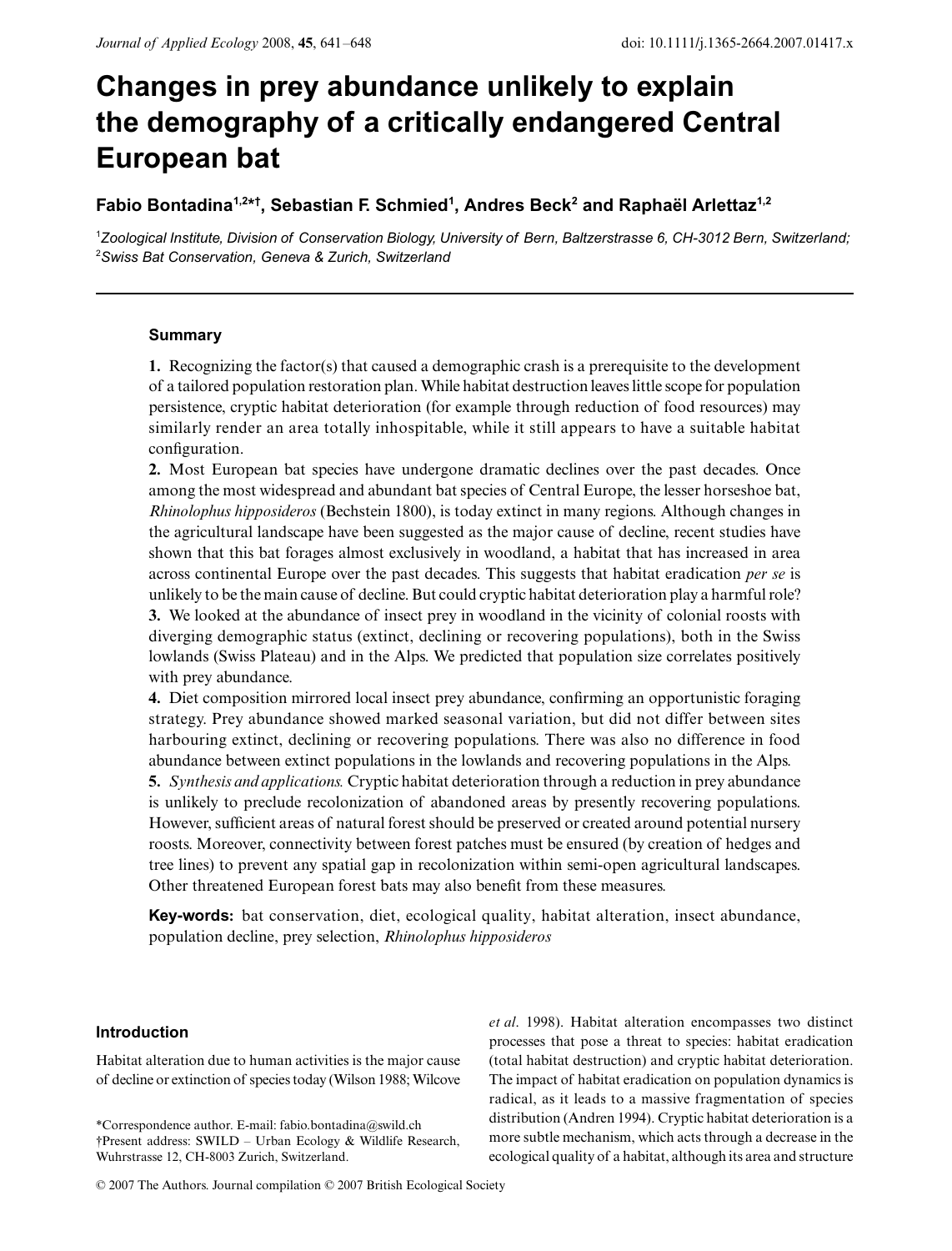may remain unchanged. Although the physical structure of the habitat is retained, a substantial reduction in local carrying capacity is observed, which may prove dramatic for population dynamics (Vickery *et al*. 2001). This occurs if essential ecological resources such as prey species are eliminated (for example through pesticide use). Under most circumstances, habitat eradication and cryptic habitat deterioration are likely to occur concurrently, although this is not always the case. Careful inspection of both mechanisms is therefore required to identify properly the factors threatening an endangered species and/or population (Caughley 1994).

Most bat species in Central Europe have undergone severe population declines during the second half of the 20th century. Because negative population trends occurred simultaneously with massive habitat transformations, such as large-scale intensification of agriculture and forestry, and rapid urbanization, population declines have often been causally attributed to these changes (Stebbings 1988). The lesser horseshoe bat *Rhinolophus hipposideros* (Bechstein 1800) was once widespread and among the most abundant bat species of Europe. After a tremendous population crash, beginning in the 1940s (Bezem, Sluiter & Heerdt 1960), it became extinct over large areas of Central and Western Europe in the 1950s– 1980s (Stutz & Haffner 1984; Ohlendorf 1997; Bontadina *et al*. 2000). The reasons for the massive and widespread decline of the lesser horseshoe bat, which is presently among the most critically endangered bat species of Central Europe (Hutson, Mickleburgh & Racey 2001), remain largely conjectural. This impedes the implementation of tailored conservation actions. In Switzerland, for instance, the lesser horseshoe bat was widespread both on the Swiss Plateau (lowlands) and in the Alps, but populations have declined by over 95% (Bontadina *et al*. 2000). In the 1990s, only 30 breeding colonies remained in four distinct regions of the Swiss Alps, whereas outside the Alps three relict populations became extinct.

Among potential factors thought to have contributed to this large-scale demographic crash, roost availability, general habitat alteration and past use of pesticides were thought to be most important (Biedermann 1997; Ohlendorf 1997; Bontadina *et al*. 2000). Recent radio-tracking studies have revealed that this bat forages principally in forested habitats, and to a lesser extent along hedges and tree lines (Bontadina, Schofield & Naef-Daenzer 1999, 2002; Holzhaider *et al*. 2002; Motte & Libois 2002; Schofield *et al*. 2002; Biedermann *et al*. 2004). It is therefore questionable whether the largescale decline observed across most of Western and continental Central Europe can be attributed to habitat eradication alone: vast areas covered with forest exist, which no longer harbour lesser horseshoe bats. In many European countries the woodland area has even increased during the period when the decline took place. In Switzerland, forest area progression reached 26% during 1940–90 (Brassel & Brändli 1999; Bontadina, Hotz & Märki 2006). This suggests that habitat eradication *per se* is unlikely to explain the decline. But might cryptic habitat deterioration have played a role in this process, and could it preclude the chances of recolonization of formerly abandoned areas? Changes in forest management could

negatively influence insect prey availability: transformations from deciduous into coniferous woodland may reduce both insect abundance and species richness (Duelli 1994; LAG 1994; Benton *et al*. 2002). We therefore tested whether there was a relationship between recent demographic trajectories of Swiss lesser horseshoe bat populations and current prey abundance in woodland surrounding colonial roosts whose populations show contrasting demographic status (extinct, declining, recovering populations). Although current prey abundance cannot inform about past conditions, it can tell us whether a reduction in prey abundance represents a problem in the present context of population recovery and range recolonization.

The diet of lesser horseshoe bats has been investigated from remains in faecal pellets in Ireland (McAney & Fairley 1988), Switzerland (Beck, Stutz & Ziswiler 1989; Arlettaz, Godat & Meyer 2000) and Germany (Biedermann *et al*. 2004). Results from all studies showed that their diet consisted predominantly of Diptera, Lepidoptera and Neuroptera. According to Jones & Rayner (1989), the main foraging techniques are aerialhawking and gleaning of prey from substrate, although the latter hunting technique could not be confirmed from visual observations (W. Schorcht and co-workers, personal communication). It still remains unknown whether lesser horseshoe bats are specialist or generalist predators. This is an important issue, as generalist predators are usually less vulnerable than specialists (Julliard *et al*. 2006). We therefore first compared the diet of lesser horseshoe bats with the abundance of nocturnally flying insects in the forests, in the vicinity of colonial roosts. Then we tested whether forested habitats surrounding nursery colonies with differing demographic status (extinct, declining or recovering populations) harboured a relatively different abundance of suitable prey. Specifically, this enabled us to test whether factors potentially leading to food reduction could still be operating at present. Our prediction was that – if the prey reduction hypothesis holds – abundance of typical prey should be higher in areas with increasing bat populations than in areas with declining populations, whereas areas with extinct populations should show the lowest prey abundance. Finally, we predicted that insect prey abundance is higher in Alpine regions, where remnant colonies have survived – with several colonies even increasing in recent years – than on the Swiss Plateau, where lesser horseshoe bats are extinct today.

## **Materials and methods**

#### **STUDY SITES**

The study was carried out from May to September 2002 on the Swiss Plateau (lowlands) and in the Swiss Alps. Nursery colonies of *R. hipposideros*, for which survey data were available between 1990 and 2006 (Bontadina *et al*. 2000; M. Lutz, unpublished data), were our candidate study sites (Table 1). Colonies were placed in three categories according to their demographic status: extinct, declining and recovering populations. Four colonial roosts per demographic status (Fig. 1) were selected randomly from the known roosts in the Alps, providing 12 study sites for the comparison of prey abundance. For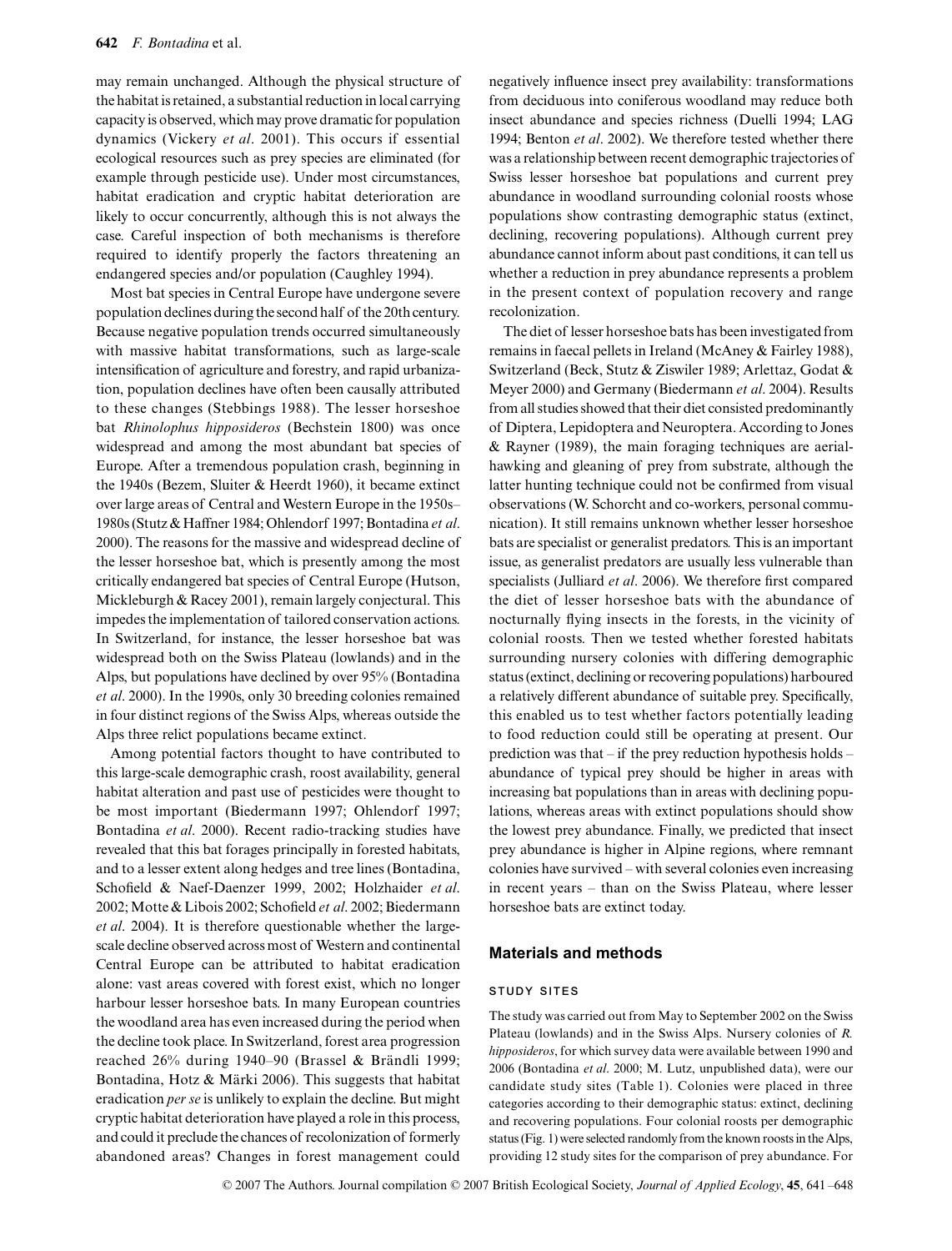**Table 1.** Main characteristics of the 15 study sites: location, geographical region, population demographic status, colony size in year 2002  $(\lambda =$  estimated annual growth rate 1990–2006, or approximate extinction year, respectively), altitude, coordinates, mean hourly temperature in May–September (the course of study), and approximate annual rainfall

| Site                  | Region  | <b>Status</b> | Colony size<br>$(\lambda$ or year of<br>extinction) | Altitude<br>(m) | Coordinates     | Temperature<br>(hourly mean, $^{\circ}$ C) | Annual<br>rainfall (mm |
|-----------------------|---------|---------------|-----------------------------------------------------|-----------------|-----------------|--------------------------------------------|------------------------|
| Blumenstein*†         | Alps    | Increasing    | 92(1.11)                                            | 785             | 46°43'N, 7°30'E | $11-4$                                     | $1000 - 1200$          |
| Kleinteil*†           | Alps    | Increasing    | 261 (1.04)                                          | 550             | 46°50'N, 8°13'E | 13.3                                       | $1000 - 1200$          |
| Surcasti*†            | Alps    | Increasing    | 170(1.01)                                           | 990             | 46°41'N, 9°10'E | 9.8                                        | $600 - 800$            |
| Waltensburg*†         | Alps    | Increasing    | 136(1.06)                                           | 745             | 46°46'N, 9°07'E | $10-1$                                     | $800 - 1000$           |
| $Broc*$               | Alps    | Decreasing    | 4(0.50)                                             | 720             | 46°36'N, 7°05'E | 15.5                                       | $1000 - 1200$          |
| Meiringen*            | Alps    | Decreasing    | 12(0.90)                                            | 605             | 46°43'N, 8°11'E | 14.3                                       | 1200-1400              |
| Tomils*               | Alps    | Decreasing    | 6(0.80)                                             | 810             | 46°45'N, 9°26'E | $13-1$                                     | $600 - 800$            |
| $Flums*$              | Alps    | Decreasing    | 8(0.85)                                             | 623             | 47°05'N, 9°20'E | $12 - 4$                                   | $1000 - 1200$          |
| Wilderswil*           | Alps    | Extinct       | 0(1988)                                             | 585             | 46°40'N, 7°52'E | $15-1$                                     | $1000 - 1200$          |
| Ried*                 | Alps    | Extinct       | 0(1984)                                             | 655             | 47°02'N, 8°39'E | 13.3                                       | $1400 - 1600$          |
| Surava*               | Alps    | Extinct       | 0(1984)                                             | 905             | 46°40'N, 9°36'E | 9.7                                        | $600 - 800$            |
| Untervaz <sup>*</sup> | Alps    | Extinct       | 0(1999)                                             | 585             | 46°55'N, 9°32'E | $12 - 4$                                   | $800 - 1000$           |
| Laupen <sup>†</sup>   | Plateau | Extinct       | 0(1980)                                             | 525             | 46°54'N, 7°14'E | 13.7                                       | $800 - 1000$           |
| Liebegg†              | Plateau | Extinct       | 0(1978)                                             | 510             | 47°20'N, 8°07'E | 13.3                                       | $800 - 1000$           |
| Montagny†             | Plateau | Extinct       | 0(1988)                                             | 560             | 46°59'N, 6°59'E | 13.6                                       | $800 - 1000$           |

\*Sites (*n* = 12) used for comparisons between colonies with different demographic status.

†Sites (*n* = 7) used for comparisons between the Alps and Plateau (lowlands).

‡Colony discovered in 2001, λ estimated for 2001–06.



**Fig. 1.** Location of study sites in Switzerland: extinct populations (black squares), declining populations (grey squares) and recovering populations (white squares). Dotted line, limit between the Plateau (lowlands in the north) and the Alps (south). Sites with a black or white frame were used for comparison of prey abundance in relation to population demographic status; sites with a dot in the centre were used for comparison of prey abundance between the Plateau and the Alps.

the comparison of prey abundance between recovering populations (Alps) and extinct populations (Plateau, i.e. Swiss lowlands), we used the four previous increasing Alpine populations and randomly selected three new sites from the Plateau (due to logistical constraints four sites were not feasible). Study sites were visited monthly (five times during the season), yielding 60 samples for the first analysis and 35 for the second.

#### **SAMPLING DESIGN AND FIELD PROCEDURES**

As sampling was possible only at one site at a time, and there were limitations in equipment, study sites were visited in succession, which also meant avoiding excessive transportation costs. A systematic chronological sampling sequence was applied (Bidlingmayer 1964; Kunz 1988). To avoid the possible influence of moonlight, visits to the study sites were alternated randomly within a stratified design to account for the two major geographical regions (Alps and Plateau). Night-flying insects were sampled using two malaise and two light traps per site per night. The malaise traps were self-constructed, 2 m long and 1 m high, and placed 1 m above the ground. The light traps were built according to Sierro & Arlettaz (1997) and equipped with OSRAM bulbs (HQL MBF-U, 125 W). Petrol generators were used as power supply. Bontadina *et al*. (1999, 2002) found that lesser horseshoe bats forage mainly in woodland, with 50% of hunting time within 600 m radius from the nursery roost. Accordingly, traps were placed (>50 m apart) in forests, within 600 m from occupied roosts. A trap pair, consisting of one malaise and one light trap, was placed in coniferous woodland (≥75% coniferous trees), while the other pair was set in broadleaf woodland (≥75% broadleaf trees). Trap locations were on vantage points to optimize trapping efficacy. In five cases, one of the two habitat types was not available within the 600-m radius; the traps were then placed within 2 km from the roost, which is well within the maximum foraging radius recorded previously (4·2 km, Bontadina *et al*. 2002). Trapping started at dusk and ended at dawn. Nights with full moon, heavy rain, wind and/or ambient temperatures <8 °C (recorded hourly from 22:00 to 05:00 with iButton loggers; Maxim Integrated Products, Sunnyvale, CA, USA) were avoided because these factors influence the flying activity of insects (Taylor 1963).

Trapped insects were preserved in 70% ethanol in double-sealed plastic bags. In the laboratory, the invertebrates were identified to order or family level using reference guides (e.g. McAney *et al*. 1991). Samples of mainly diurnal insects were discarded (Rhophalocera, Homoptera, Sternorrhyncha, Formicidae, Apoidea, Vespoidea). The remaining insects were dried in an oven for 72 h at 60 °C (Southwood 1978), the biomass weighed to the nearest 1 mg, and the number of individuals in each category counted. Arlettaz *et al*.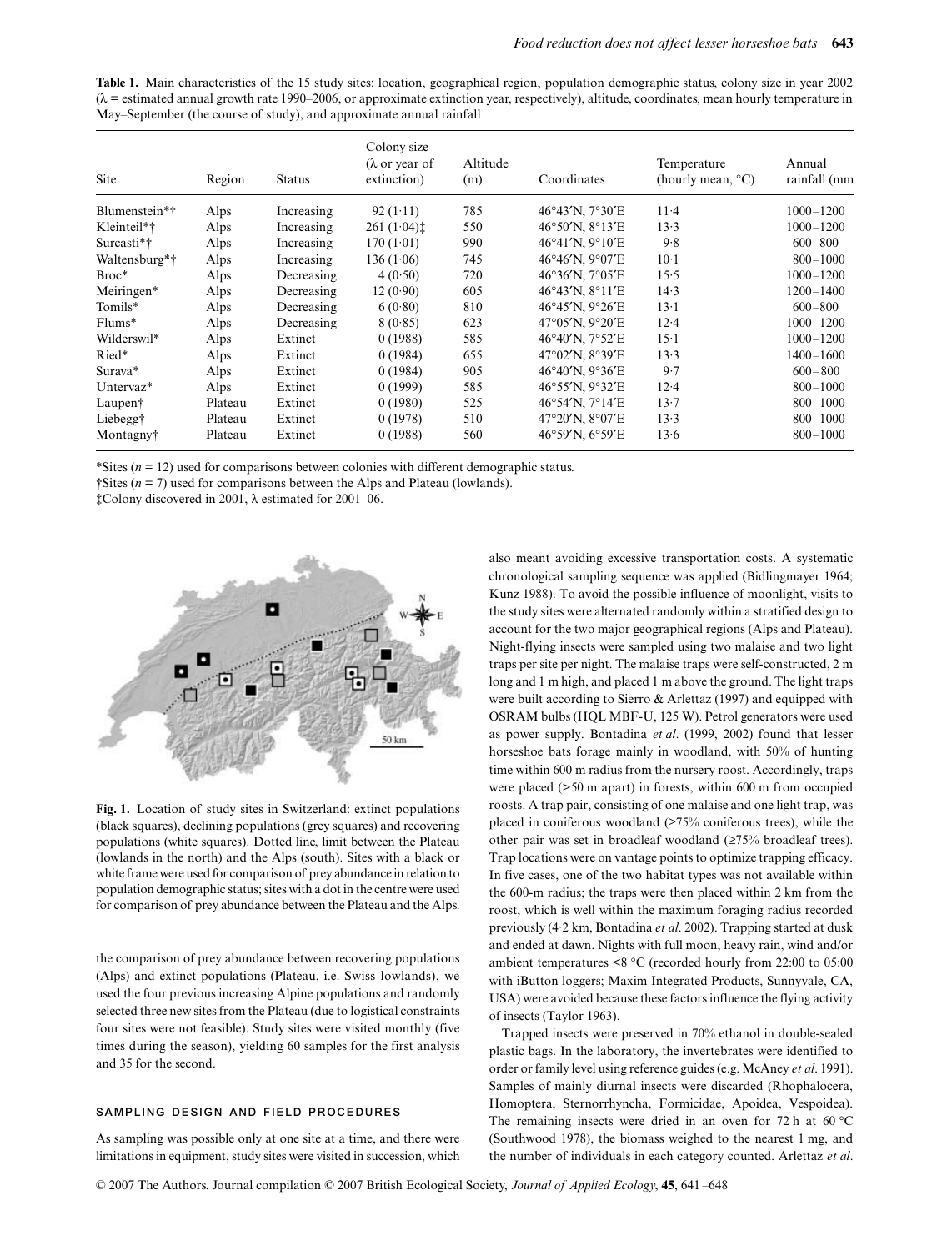(2000) showed that, among Diptera, only individuals with a wing length of 4–16 mm are eaten by lesser horseshoe bats, which corresponds to a dry body mass of  $\approx 1$ –17 mg. In our comparative analysis, only insects within this range were considered as potential prey.

#### **PREY SELECTION**

Bat droppings deposited during a single night were collected monthly from May to September underneath two thriving nursery roosts in landscapes with contrasted farming regimes (Surcarsti, Grisons, Alps, rather extensive montane farmland; Blumenstein, Bern, relatively intensive farmland at the northern border of the Alps). Faeces (stored in envelopes) were collected on the same night as insect trapping took place, so as to directly compare diet composition with food abundance. Ten pellets per sample were selected at random for analysis of prey remains. Each pellet was soaked in water, dissected under a binocular microscope with needles and forceps, and searched for taxonomically identifiable fragments. All fragments were spread evenly over a Petri dish so as to visually estimate the biomass by volume (5% accuracy) represented by a given prey category.

For the analysis of prey-size selection, 20 additional faecal pellets per sample were selected from among the remaining droppings. They were checked for wing fragments of Diptera, which enabled reconstituting wing length under a microscope (Leica MZ95) according to Arlettaz *et al*. (2000). Three wing-length categories were distinguished (4–8, >8–12, >12 mm; Arlettaz *et al*. 2000). Diptera trapped at the same sites were also categorized with respect to wing length, enabling comparison between prey size in diet and food supply.

#### **STATISTICS**

The relationship between bat population status and both geographical region and prey supply was tested by fitting linear mixed-effects models. Habitat type was nested within site, while month (representing season) was nested within habitat (site) as we were not primarily interested in the trivial seasonal variation. Regarding diet selection, we tested for a significant deviation from a line of non-selection using binomial sign tests (Zar 1999). Most data analyses were performed using the program jmp5 (SAS Institute, Cary, NC, USA). The nested linear mixed-effects models were computed using R (R Development Core Team 2006). Randomized contingency table procedures were performed with acrus 2 (Eastbrook & Eastbrook 1989).

## **Results**

#### **ABUNDANCE OF NOCTURNAL INSECTS**

Overall, 135 170 insects were collected from May to September, with on average 1804 (± 2023 SD) insects captured per site per night (range: 255–11 153 items). The majority of insects were collected by light traps, with only  $0.8\%$  (range  $0.2-2.9\%$ ) obtained with malaise traps; for further analyses the results of both trap types were pooled.

From the total number of items, 27 080 insects (23·7% of frequency, 32·6% of total dry biomass) were considered as potential prey of *R. hipposideros* as they were within the body mass range of 1–17 mg (Arlettaz *et al*. 2000). Among the remaining prey items caught, 96 000 insects had a dry item

body mass lighter than 1 mg, whereas 7090 insects had a dry item body mass heavier than 17 mg. Diptera (84% of total number of items) were by far the most common insects in the smallest class. For insects heavier than 17 mg, Lepidoptera  $(90.5\%)$  predominated. Within the suitable size class  $(1-17 \text{ mg})$ body mass), Lepidoptera (56·3%) were the most numerous, followed by Diptera (16%) and 'others' (27%). Neuroptera (0·7%) were rare throughout and consisted predominantly of Chrysopidae. Among prey of suitable size, insect number correlated positively with biomass in the dominant groups (Diptera and Lepidoptera,  $r_s > 0.8$ ,  $n = 150$ ,  $P < 0.001$ ). Only dry biomass was used in subsequent analyses.

The average dry biomass of different insect categories and body mass classes with respect to study site and habitat type (coniferous and broadleaf forest) is presented in Table 2. The highest biomass was caught in July, and the lowest in May. Lepidoptera were by far the most abundant group in June (54% of total biomass), July (73·5%) and August (73%). There was no clear seasonal trend in the biomass of Diptera, although the largest catches were achieved in September. The heaviest biomass collected during a single night was in July, in broadleaf forest close to an extinct lesser horseshoe bat population, when a massive flight of Lepidoptera occurred (Wilderswil, 7·5 g). This value represents an exceptional outlier compared with the average dry biomass collected per site in July (2 g). In contrast, the lowest dry biomass ever was obtained in a coniferous forest in May at a study site harbouring a large breeding colony (Blumenstein, 0·050 g), a value much smaller than the average biomass collected in the same month (0·320 g).

#### **DIET COMPOSITION AND PREY SELECTION**

Seven prey categories (orders) were determined from the faeces collected underneath the two nursery roosts. Diptera (50% by volume) and Lepidoptera (32%) dominated the diet. They were also the most abundant taxa in the traps (37 and 48%, respectively). Lepidoptera were the most common category in traps in June (60%), July (59%) and August (59%); they also predominated in faeces in July (59%). Diptera were most abundant in traps in September (55%); in faeces they peaked in May (63%) and September (66%). Although Neuroptera were rarely found in the traps  $(0.01\%)$ , they represented as much as 12% of the diet. Trichoptera represented, on average,  $7\%$  of the insects caught in the traps, but only  $0.1\%$ of the fragments in faeces. There was no clear evidence for seasonal changes in dietary diversity, but in September, when food supply, especially moths, was less abundant, seven prey groups were present in the faeces compared with five from May to July and four in August.

Given that only Diptera, Lepidoptera and Hymenoptera were regularly present in both traps and faeces, analysis of prey selection was performed with these taxa (Fig. 2). The occurrence of Lepidoptera and Diptera in the diet was directly comparable with their abundance in the nearby forest  $(r_s = 0.644, n = 10, P < 0.05; r_s = 0.697, n = 10, P < 0.05,$ respectively), but there was no clearly significant relationship for Hymenoptera  $(r_s = -0.596, n = 10, P = 0.069)$ .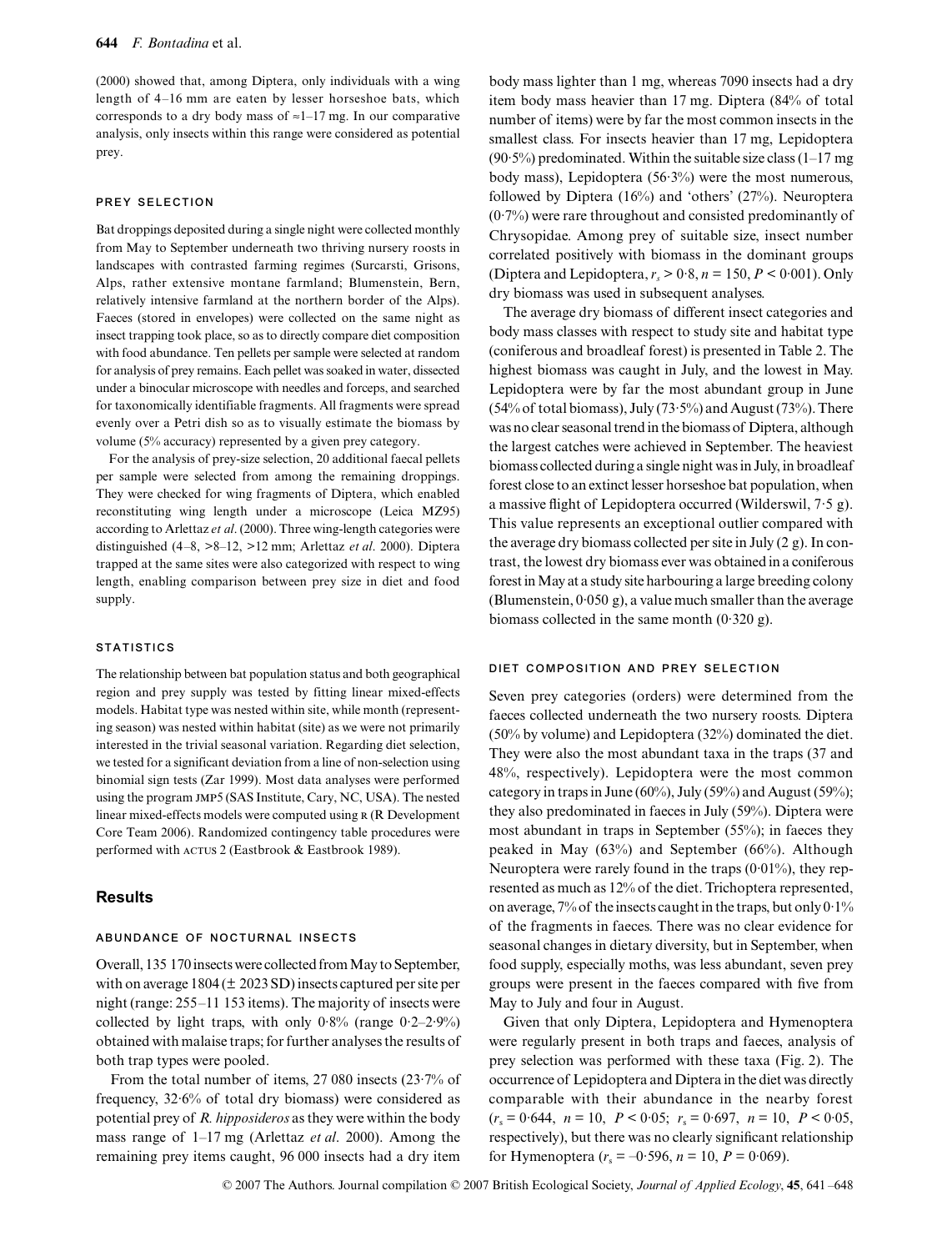|  |  |  |  | <b>Table 2.</b> Mean (SD) dry biomass (mg) per session* of major insect groups trapped at 15 study sites, with respect to three body mass classes |  |  |  |  |  |  |  |  |  |  |  |  |  |
|--|--|--|--|---------------------------------------------------------------------------------------------------------------------------------------------------|--|--|--|--|--|--|--|--|--|--|--|--|--|
|--|--|--|--|---------------------------------------------------------------------------------------------------------------------------------------------------|--|--|--|--|--|--|--|--|--|--|--|--|--|

|                     |                  | Body mass class |     |             |           |                  |                  |         |     |         |          |             |           |              |              |                |                |
|---------------------|------------------|-----------------|-----|-------------|-----------|------------------|------------------|---------|-----|---------|----------|-------------|-----------|--------------|--------------|----------------|----------------|
|                     |                  | $<$ 1 mg        |     | $1-17$ mg   |           |                  |                  |         |     |         | $>17$ mg |             |           |              |              |                |                |
|                     |                  | Diptera         |     | Lepidoptera |           | Neuroptera       |                  | Diptera |     | Others† |          | Lepidoptera |           | Diptera      |              | Others†        |                |
| Site                | Habitat          | Mean SD         |     | Mean        | <b>SD</b> | Mean SD          |                  | Mean SD |     | Mean SD |          | Mean        | <b>SD</b> | Mean SD      |              | Mean SD        |                |
| Blumenstein Conifer |                  | 57              | 34  | 500         | 518       | $\boldsymbol{0}$ | $\boldsymbol{0}$ | 108     | 91  | 130     | 103      | 3095        | 1746      | 4            | 8            | 181            | 198            |
|                     | <b>Broadleaf</b> | 31              | 43  | 367         | 439       | $\mathbf{0}$     | $\mathbf{0}$     | 67      | 39  | 350     | 700      | 2408        | 2715      | $\mathbf{0}$ | $\mathbf{0}$ | $\overline{4}$ | 9              |
| Kleinteil           | Conifer          | 37              | 29  | 414         | 455       | $\mathbf{1}$     | $\overline{2}$   | 45      | 27  | 358     | 270      | 1123        | 691       | 5            | 12           | 112            | 181            |
|                     | <b>Broadleaf</b> | 115             | 59  | 639         | 583       | $\mathbf{1}$     | $\overline{2}$   | 59      | 34  | 267     | 259      | 1728        | 983       | 30           | 54           | 110            | 161            |
| Surcasti            | Conifer          | 29              | 24  | 500         | 285       | $\mathbf{0}$     | $\mathbf{0}$     | 158     | 198 | 739     | 1263     | 2290        | 480       | $\theta$     | $\theta$     | 431            | 863            |
|                     | <b>Broadleaf</b> | 87              | 45  | 360         | 189       | $\mathbf{0}$     | 1                | 239     | 327 | 17      | 24       | 1651        | 846       | 11           | 15           | 5              | 11             |
| Waltensburg         | Conifer          | 39              | 49  | 355         | 327       | $\boldsymbol{0}$ | $\mathbf{0}$     | 55      | 38  | 59      | 35       | 1133        | 775       | $\mathbf{0}$ | $\mathbf{0}$ | 133            | 284            |
|                     | <b>Broadleaf</b> | 84              | 54  | 845         | 921       | 3                | 5                | 49      | 55  | 161     | 114      | 2070        | 1375      | 12           | 27           | 155            | 292            |
| Broc                | Conifer          | 192             | 342 | 988         | 1400      | 15               | 32               | 89      | 50  | 336     | 305      | 2457        | 3174      | 25           | 44           | 76             | 110            |
|                     | <b>Broadleaf</b> | 66              | 65  | 546         | 454       | $\boldsymbol{0}$ | $\mathbf{1}$     | 99      | 45  | 480     | 383      | 1600        | 1167      | 45           | 69           | 91             | 86             |
| Flums               | Conifer          | 43              | 33  | 683         | 602       | $\overline{2}$   | 3                | 31      | 29  | 242     | 112      | 1278        | 839       | 28           | 26           | 65             | 108            |
|                     | <b>Broadleaf</b> | 29              | 17  | 568         | 643       | $\mathbf{0}$     | $\mathbf{1}$     | 153     | 251 | 116     | 77       | 2910        | 4243      | 9            | 13           | 48             | 25             |
| Meiringen           | Conifer          | 89              | 70  | 442         | 377       | 3                | 5                | 54      | 36  | 209     | 134      | 1412        | 445       | $\theta$     | $\mathbf{0}$ | 58             | 82             |
|                     | <b>Broadleaf</b> | 47              | 55  | 393         | 528       | 4                | 5                | 45      | 33  | 258     | 289      | 1921        | 1171      | 38           | 71           | 101            | 143            |
| Tomils              | Conifer          | 321             | 455 | 483         | 247       | 39               | 51               | 194     | 248 | 907     | 1328     | 1690        | 728       | 696          | 1374         | 21             | 43             |
|                     | <b>Broadleaf</b> | 160             | 183 | 741         | 365       | 27               | 44               | 341     | 631 | 368     | 488      | 2238        | 209       | 207          | 375          | 243            | 429            |
| Ried                | Conifer          | 109             | 57  | 747         | 743       | $\boldsymbol{0}$ | $\mathbf{0}$     | 108     | 97  | 340     | 363      | 2153        | 1316      | 37           | 41           | 158            | 161            |
|                     | <b>Broadleaf</b> | 100             | 57  | 1091        | 978       | $\overline{4}$   | $\overline{4}$   | 111     | 88  | 284     | 213      | 3477        | 2471      | 34           | 62           | 81             | 88             |
| Surava              | Conifer          | 74              | 116 | 589         | 777       | $\mathbf{0}$     | $\mathbf{0}$     | 66      | 83  | 432     | 604      | 851         | 357       | $\mathbf{0}$ | $\mathbf{0}$ | 53             | 88             |
|                     | <b>Broadleaf</b> | 78              | 97  | 886         | 1372      | 59               | 108              | 71      | 102 | 81      | 87       | 832         | 494       | 8            | 19           | 5              | 11             |
| Untervaz            | Conifer          | 68              | 53  | 615         | 646       | $\mathbf{0}$     | $\mathbf{0}$     | 162     | 182 | 111     | 72       | 1031        | 473       | 4            | 9            | 50             | 90             |
|                     | <b>Broadleaf</b> | 36              | 52  | 854         | 674       | 19               | 18               | 144     | 164 | 135     | 134      | 3124        | 2112      | 20           | 36           | $\mathbf{0}$   | $\overline{0}$ |
| Wilderswil          | Conifer          | 66              | 46  | 926         | 1094      | $\boldsymbol{0}$ | $\mathbf{0}$     | 78      | 94  | 290     | 284      | 3378        | 2606      | 87           | 176          | 93             | 123            |
|                     | <b>Broadleaf</b> | 66              | 39  | 1871        | 2883      | 13               | 19               | 43      | 34  | 417     | 492      | 4616        | 5161      | 17           | 12           | 222            | 156            |
| Laupen              | Conifer          | 185             | 141 | 329         | 143       | $\mathbf{1}$     | 2                | 90      | 51  | 210     | 109      | 2213        | 516       | 39           | 62           | 79             | 91             |
|                     | <b>Broadleaf</b> | 188             | 145 | 939         | 1054      | 5                | 6                | 68      | 63  | 354     | 424      | 1887        | 1363      | 19           | 25           | 171            | 278            |
| Liebegg             | Conifer          | 121             | 106 | 798         | 641       | 19               | 31               | 182     | 210 | 585     | 714      | 2011        | 1592      | 127          | 127          | 409            | 887            |
|                     | <b>Broadleaf</b> | 121             | 117 | 865         | 942       | 5                | 11               | 66      | 52  | 525     | 699      | 1684        | 686       | 15           | 24           | 970            | 1994           |
| Montagny            | Conifer          | 118             | 139 | 1160        | 1045      | $\overline{2}$   | $\overline{2}$   | 110     | 86  | 274     | 247      | 2917        | 1773      | 10           | 23           | 162            | 161            |
|                     | <b>Broadleaf</b> | 312             | 377 | 636         | 656       | $\mathbf{0}$     | $\theta$         | 156     | 220 | 547     | 753      | 1937        | 918       | 31           | 48           | 94             | 113            |
| Total               |                  | 3065            |     | 21 1 29     |           | 222              |                  | 3240    |     | 9581    |          | 63 113      |           | 1557         |              | 4380           |                |

\*Sampling sessions (*n* = 5) for each site and habitat type (forest) took place in May, June, July, August and September. †Others: other categories found in traps.

#### **PREY SIZE SELECTION**

Based on wing-shape reconstruction from 32 fragments found in faeces, all Diptera samples had wing lengths between 4 and 16 mm, confirming the results of Arlettaz *et al*. (2000). There was no difference in the frequency distribution of the three wing-length classes in traps and in faeces at Blumenstein  $(n = 329 \text{ and } 21, \text{ respectively}; \ \chi^2 = 4.0, \text{ df} = 2, \ P = 0.130,$ randomized contingency table), but a significant difference occurred at Surcasti, with wing lengths from 8 to 12 mm occurring significantly more frequently than expected from supply (*n* = 1090 and 11, respectively;  $\chi^2 = 9.9$ , df = 2, *P* < 0.01).

## **COMPARISON OF PREY ABUNDANCE BETWEEN COLONIES WITH DIFFERENT DEMOGRAPHIC STATUS**

Given that our analysis of prey selection showed that

Lepidoptera and Diptera made up the bulk of the diet (83%), the present comparison focuses on these two taxa. A total of 18 157 items within the dry body mass range of 1–17 mg were considered. Linear mixed-effects models showed that neither population status (extinct, declining, recovering) nor habitat type (coniferous vs. broadleaf woodland) affected the abundance of insects (all  $P \ge 0.16$ ; Table 3; Fig. 3a).

## **COMPARISON OF PREY ABUNDANCE IN THE ALPS VS. THE PLATEAU (LOWLANDS)**

In total, 8923 items belonging to potential prey  $(1-17 \text{ mg})$ were found on the Swiss Plateau vs. 5495 in the Alps. Linear mixed-effects models showed that neither geographical region (Swiss Plateau vs. Alps) nor habitat type (coniferous vs. broadleaf woodland) influenced the abundance of insects (all *P* ≥ 0·13; Table 3; Fig. 3b).

© 2007 The Authors. Journal compilation © 2007 British Ecological Society, *Journal of Applied Ecology*, **45**, 641 –648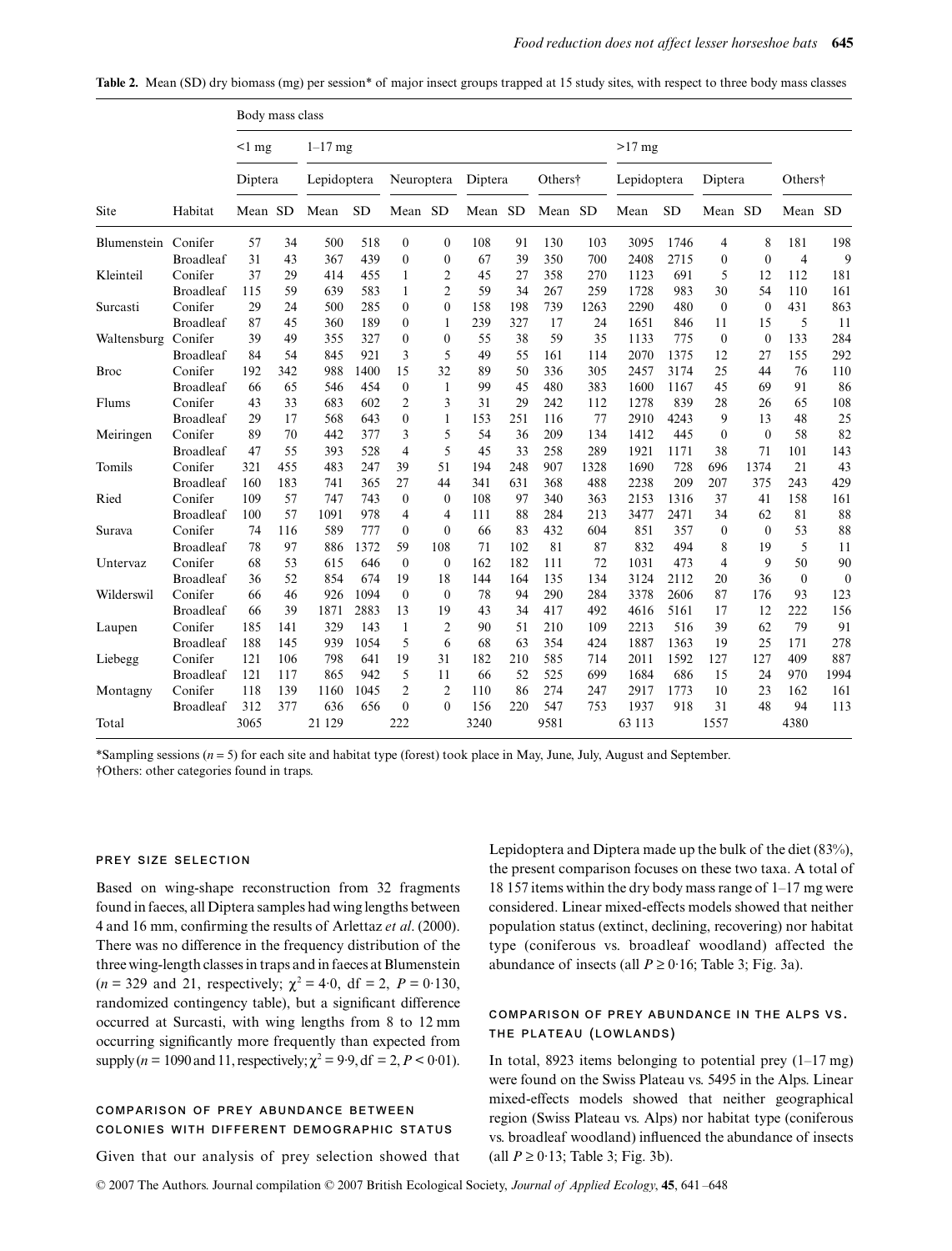

**Fig. 2.** Prey type selection: relationship between insect prey volume  $(\%)$  in diet vs. biomass  $(\%)$  in traps. Dotted line shows non-selection; solid line, linear fit to the data. (a) Diptera  $(r_s = 0.644, n = 10,$  $P < 0.05$ ; (b) Lepidoptera ( $r_s = 0.697$ ,  $n = 10$ ,  $P < 0.05$ ).



**Fig. 3.** Mean (+SE) dry biomass of insects (body mass 1–17 mg) trapped in woodland in the vicinity of lesser horseshoe bat colonies. (a) Comparison between sites with different demographic status (extinct, declining, recovering populations). (b) Comparison between the Plateau (Swiss lowlands) and the Alps. Both comparisons yielded non-significant results (Table 3).

**Table 3.** Results of linear mixed-effects models performed on biomass of Lepidoptera, Diptera and total biomass with respect to demographic population status (extinct, declining, recovering populations;  $n = 12$ sites) and habitat type (broadleaf vs. coniferous forest); and region (Plateau vs. Alps,  $n = 7$  sites) and habitat; the factors: site, habitat (site) and month [habitat (site)] were entered as random effects

| Fixed effects | Numerator df | Denominator df | $\overline{F}$ | $\boldsymbol{P}$ |  |
|---------------|--------------|----------------|----------------|------------------|--|
| <b>Status</b> |              |                |                |                  |  |
| Lepidoptera   |              |                |                |                  |  |
| <b>Status</b> | 2            | 9              | 2.30           | 0.156            |  |
| Habitat       | 1            | 11             | 0.97           | 0.346            |  |
| Diptera       |              |                |                |                  |  |
| <b>Status</b> | 2            | 9              | 0.11           | 0.897            |  |
| Habitat       | 1            | 11             | 0.29           | 0.600            |  |
| Total biomass |              |                |                |                  |  |
| <b>Status</b> | 2            | 9              | 1.19           | 0.347            |  |
| Habitat       | 1            | 11             | 0.19           | 0.671            |  |
| Region        |              |                |                |                  |  |
| Lepidoptera   |              |                |                |                  |  |
| Region        | 1            | 5              | 3.21           | 0.133            |  |
| Habitat       | 1            | 6              | 0.20           | 0.671            |  |
| Diptera       |              |                |                |                  |  |
| Region        | 1            | 5              | 0.18           | 0.687            |  |
| Habitat       | 1            | 6              | 0.11           | 0.752            |  |
| Total biomass |              |                |                |                  |  |
| Region        | 1            | 5              | 3.19           | 0.134            |  |
| Habitat       | 1            | 6              | 0.02           | 0.886            |  |
|               |              |                |                |                  |  |

## **Discussion**

## **PREY ABUNDANCE WITH RESPECT TO COLONY DEMOGRAPHIC STATUS**

There was a strong seasonal effect concerning insect abundance, but prey supply did not show any statistically significant difference between populations with differing demographic status. The food reduction hypothesis (cryptic habitat deterioration; see Introduction) is therefore not supported. Although the evidence remains purely correlative, it is very unlikely that current conditions of prey abundance may represent an obstacle to population recovery (Warren & Witter 2002; Bontadina *et al*. 2006).

We were surprised to discover that insect abundance in coniferous woodland was comparable with abundance in broadleaf woodland. This apparently contradicts observations from Wales (Schofield 1996; Bontadina *et al*. 2002), where deciduous woodland is the main foraging habitat of lesser horseshoe bats, presumably supporting a higher diversity of insect species (no data on food supply are available for the Welsh studies). It must be noted, however, that the coniferous forests in the present study were mostly natural and seminatural stands, with site-adapted native species of trees and a rich understorey with dead wood, whereas the Welsh coniferous stands were predominantly artificial plantations. Our findings suggest that lesser horseshoe bats should forage evenly in deciduous and coniferous forests in Central Europe, at least where natural and seminatural forests predominate.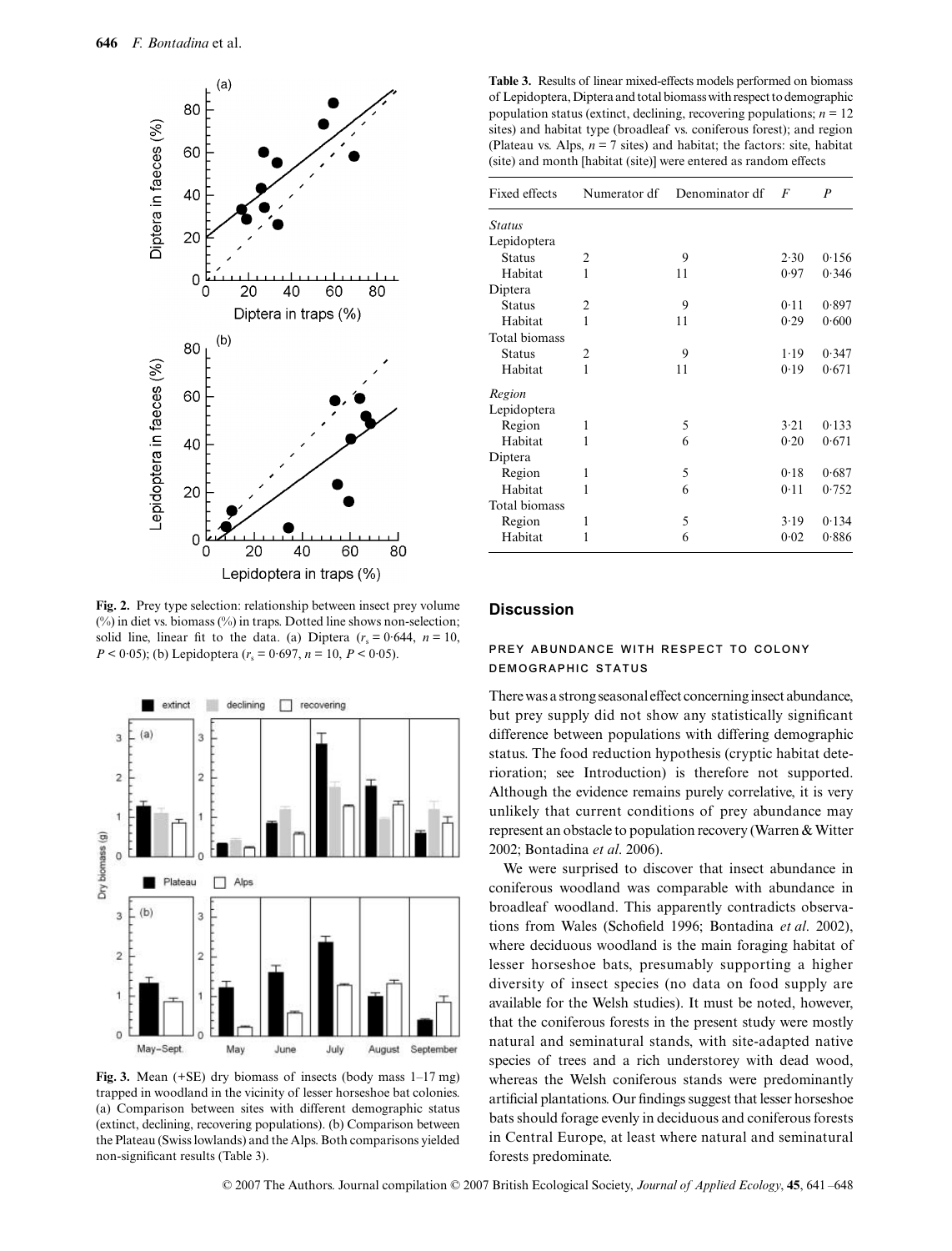## **COMPARISON OF PREY ABUNDANCE IN THE ALPS VS. PLATEAU**

We found no difference in insect abundance between woodlands on the Plateau (extinct populations in the Swiss lowlands; Stutz & Haffner 1984; Bontadina *et al*. 2000) compared with the Alps, where remaining lesser horseshoe bat populations now thrive. This again suggests that presentday insect abundance could not restrict the occurrence of lesser horseshoe bats on the Swiss Plateau.

#### **PREY SELECTION**

A positive correlation between the occurrence of Diptera and Lepidoptera in diet and prey supply confirms a non-selective, opportunistic foraging behaviour (Arlettaz *et al*. 2000). Also in accordance with Arlettaz *et al*. (2000), all Diptera samples detected in our dietary analysis had wing lengths between 4 and 17 mm. We found no evidence for prey size selection in lesser horseshoe bats (Arlettaz *et al*. 2000). Distribution of prey size classes differed slightly from those reported by Arlettaz *et al*. (2000), with a relatively larger amount of smaller items (<8 mm: 60% compared with 32%) eaten at one of our study sites, yet this difference may be biased by our comparatively smaller sample size.

Prey size selection in echo-locating bats may be more complex than in visually hunting predators. For instance, the peculiar characteristics of bat sonar may impose constraints on prey choice (Arlettaz, Jones & Racey 2001; Siemers & Güttinger 2006). Small prey items may be difficult to locate in front of the vegetation clutter (Barclay 1985), even though *R. hipposideros* emits constant high frequency calls (112 kHz; Jones & Rayner 1989), a short wavelength theoretically enabling fine-grained target discrimination of fluttering insects through the reflected acoustic glints produced by wing beats (Schnitzler 1968).

#### **PREY ABUNDANCE**

Estimates of insect abundance depend largely on the capture method. In this study, light traps collected a much greater number of insects than malaise traps. Jones (1990) pointed out that with light traps, certain categories of prey, such as Coleoptera, are not caught in proportion to availability. According to Muirhead-Thomson (1991), this bias does not apply to Lepidoptera and Diptera, two major prey categories of lesser horseshoe bats (McAney & Fairley 1988; Arlettaz *et al*. 2000; this study).

#### **IMPLICATIONS FOR CONSERVATION**

Although we cannot establish irrefutably which factors caused the dramatic crash that began 50 years ago in lesser horseshoe bat populations in Western and Central Europe, the present study suggests that cryptic habitat deterioration, through a reduction of food supply in otherwise largely preserved forest habitat matrices, is unlikely to have caused that decline. Modifications of forestry practices have had an impact on Central European woodland (e.g. Brassel & Brändli 1999), but not to an extent capable of provoking such a massive reduction of habitat carrying capacity and total demographic collapse.

If it is improbable that cryptic habitat deterioration impedes progressive range recolonization from currently recovering populations, which conservation recommendations can be drawn? Enhancing forest ecological quality would contribute only marginally to conservation of the lesser horseshoe bat. Forest type appears to be a secondary factor, at least as long as forests remain as natural stands and not purely artificial plantations. Preserving large areas of forest within 4 km from nursery roosts, the main activity radius around large colonies (Reiter 2004; Bontadina *et al*. 2006) would probably provide the most effective conservation benefits. In this respect, lesser horseshoe bats differ from other bats, which often rely on very complex species-specific habitat features (Jones, Duvergé & Ransome 1995; Sattler *et al.* 2007). Second, although there is presently no problem of discontinuity between forest patches in the Swiss Alps, as blocks of woodland are mostly naturally interconnected, lack of habitat connectivity may be an obstacle to area recolonization in the voided, intensive agricultural matrices in the lowlands. Recreating woodland habitat networks by reconnecting patches of forests through hedges and tree lines would therefore be essential.

As lesser horseshoe bats are generalist forest bats, which can potentially occupy a broad palette of woodland types (Bontadina *et al*. 2006), their dramatic, generalized population decline across Central and Western Europe after World War II still points to a single major factor of demographic collapse. It has been shown that habitat eradication (Schofield 1996; Bontadina *et al*. 2002; Reiter 2004), cryptic habitat deterioration through food reduction (this study) and loss of roosts (Bontadina *et al*. 2000) cannot explain this wide-scale phenomenon. In our opinion, a factor compatible with such a large-scale, massive incident is mortality through bioaccumulation from the past use of pesticides for agriculture, forestry or timber treatment in attics (Newton & Wyllie 1992). This hypothesis has not received sufficient attention from bat conservationists. The extent to which other forest bats may have suffered from similar symptoms remains to be investigated, with most species being presently red-listed in Central and Western Europe (Hutson *et al*. 2001).

#### **Acknowledgements**

We thank all people who helped with field work, data analysis and editing, in particular J.-P. Airoldi, S. Bacher, A. Britschgi, A. and C. Buchli, P. Duelli, T. Fankhauser, S. Gloor, J. Hegelbach, D. Hegglin, A. Heitzmann, T. Hotz, M. Lutz, K. Märki, E. Mühlethaler, M. Obrist, D. Quekenborn, C. Rhiner, T. Sattler, M. Schaub, A. Sierro, H.-P. Stutz, A. Valsangiacomo and P. Zingg. A. Estrada and C. Pavey improved on an earlier draft of the manuscript. This study was supported by Rhippos, a conservation research programme of Swiss Bat Conservation (Geneva and Zurich). M. Menz made a thorough appraisal of the English.

#### **References**

Andren, H. (1994) Effects of habitat fragmentation on birds and mammals in landscapes with different proportions of suitable habitat: a review. *Oikos*, **71**, 355–366.